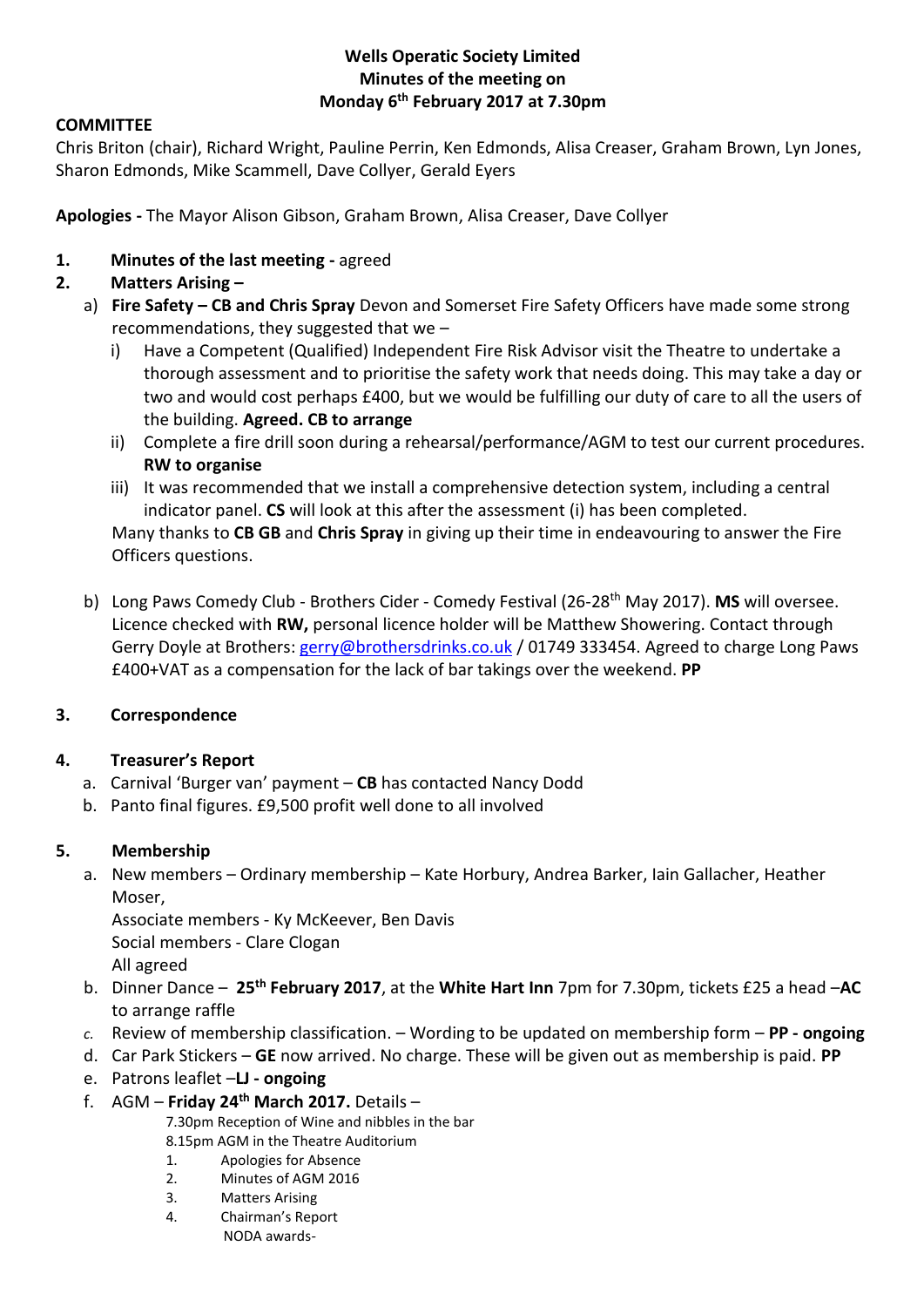Roy Bevan Award - CB will present this at the Dinner Dance

- 5. Members' Reports Past and Forthcoming Productions – Sharon Edmonds Publicity report – Ken Edmonds Entertainment and Social report – Alisa Creaser Patrons report – Lyn Jones Stage and Orchestra Pit Improvements Project – Richard Wright
- 6. Treasurer's Report and Appointment of Accountants<br>7. President's Address the Mayor will attend
- President's Address the Mayor will attend
- 8. Election Of Committee and Officers:- (nomination forms in the bar) Chairman Vice Chairman Treasurer Secretary Stage Representative Theatre Administrator Publicity Officer Patrons Secretary Committee Members (4) 9. Any Other Business

#### **6. Publicity**

All in hand. Both the One Act plays and Our House.

#### **7. Theatre Renovations**

- *a.* Maintenance walk **GE** to prioritise what is next.
- b. Auditorium seating options **KE – ongoing** (part of a) above)
- c. Stage and Pit **DC - ongoing**
- d. Bar lighting **MS - ongoing**
- e. PAT testing **MS - ongoing**
- f. Insurance and tree. Update **DC**

The application will now be the subject of consultation. Our appointed Consultant has met the appointed Case Officer on site, Mr Bo Walsh, and is not expecting any problems. We should hear Mendip's response by the end of February. In the meantime, contractors are being approached to price the proposed works. Our insurers have been kept abreast of developments. We have received a copy of the Mendip record of our application to address the problems with the tree (T1). In summary we have requested the following:

- 1. Remove existing surface in zone of raised roots
- 2. Install flexible porous surface material, and associated works /soil improvement
- 3. Selective remedial pruning:
	- a. raise low canopy over road up to 5.2m
	- b. raise low canopy over pavement up to 3.5m
	- c. reduce canopy south-west to north-west by 1.8m 2.4m
	- d. maximum size pruning wound 75mm to balance crown

### **8. Productions/Trifold/Hire**

- a. Details and dates for the Mayor's Fundraising events-
- i. We will support (bar not required) on the door, a **Wells City Band concert** at the Town Hall. **Sat 8th April 2017, 7.30pm. CB** to organise the sale of raffle tickets. **CB, KE and SE** to support on the evening.
- ii. Arthritis Care are also looking into a **Film Night** with supper at Wells Cinema in **May 2017**. Details to follow.
- b. **Trifold GE - ongoing**
- **March 2<sup>nd</sup>-4<sup>th</sup> 2017 –** Two one act plays: *Easy Stages* by Nick Warburton and *The Fat Lady Sings in Little Grimley* by David Tristram – Doreen Grant and Mark Wall to direct. Cast, Tickets and Box Office set. All sorted. **TICKETS NOW ON SALE**